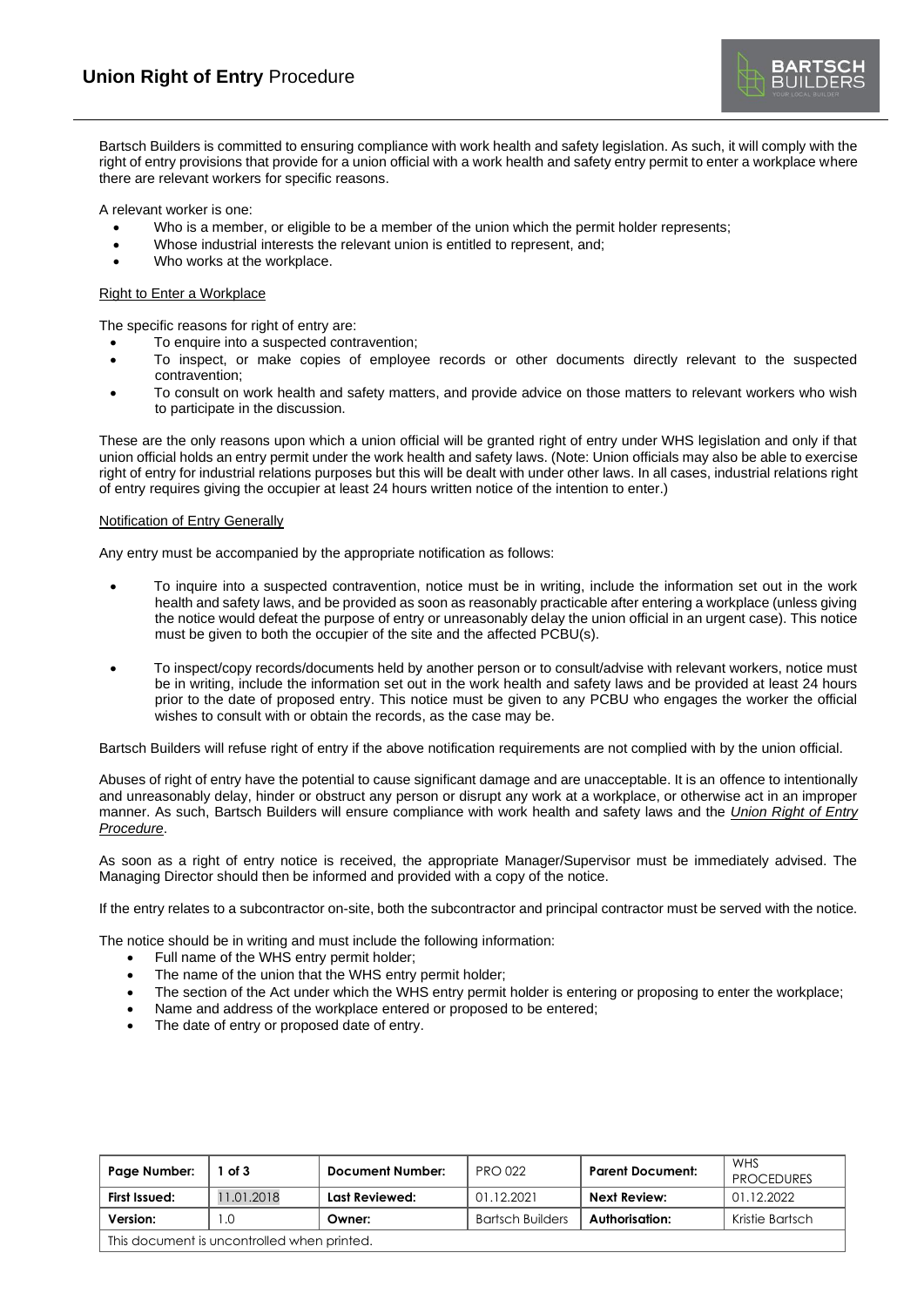

# Notification to Enquire into a Suspected Contravention

If the notice is in relation to enquiring into a suspected contravention, the following information must be included:

- So far as is practicable, the particulars of the suspected contravention;
- A declaration stating:
	- $\circ$  That the union is entitled to represent the industrial interests of a worker who carries out work at the workplace entered and is a me member, or eligible to be a member, of that union;
	- $\circ$  The provision in the union's rules that entitles the union to represent the industrial interests of that worker;
	- o That the suspected contravention relates to, or affects, that worker.

### Notification to Inspect/Copy Records/Documents

If the notice relates to inspecting or making copies of employee records or other documents directly relevant to the suspected contravention, the following information must be included:

- So far as is practicable, the particulars of the suspected contravention to which the notice relates;
- A description of the employee records and other documents, of the classes of records and documents, directly relevant to the suspected contravention, that are proposed to be inspected;
- A declaration stating:
	- $\circ$  That the union is entitled to represent the industrial interests of a worker who carries out work at the workplace entered and is a me member, or eligible to be a member, of that union;
	- $\circ$  The provision in the union's rules that entitles the union to represent the industrial interests of that worker;
	- o That the suspected contravention relates to, or affects, that worker;
	- o That the records or documents proposed to be inspected relate to that contravention.

### Notification to Consult Relevant Workers

If the notice relates to consulting with relevant workers, the following information must be included:

- A declaration stating:
	- o That the union is entitled to represent the industrial interests of a worker who carries out work at the workplace proposed to be entered is a member, or eligible to be a member, of that union;
	- $\circ$  The provision in the union's rules that entitles the union to represent the industrial interests of that worker.

### Requirements of Entry

Entry must only occur on the day nominated and may only occur during normal working hours. Under no circumstances is entry permitted to any part of a premises used for residential purposes.

If the entry is to inquire into a suspected contravention, the union permit holder is only entitled to enter the premises if they have at least one union member working at the premises that is affected by the suspected breach. To enter to participate in WHS discussions, the union official must have at least one member, or person eligible to be member, working at the site.

The WHS entry permit holder can only enter the workplace if they also hold an entry permit under the Fair Work Act 2009 (Commonwealth).

On arrival the union official must be met by the appropriate Manager/Supervisor who must check to ensure that the union official has a valid WHS and Fair Work entry permit and check for photographic identification.

No person is to be admitted entry unless they produce the valid permits and identification. No entry will be granted to a union official seeking to enter a part of a premises used for residential purposes.

The appropriate Manager/Supervisor must accompany the union official at all times. The union official must comply with any reasonable requests made by [Company Name] and any other person conducting a business or undertaking or the person with management or control of the workplace with:

- Any work health and safety requirements that apply to the workplace;
- Any other legislated requirements that applies to the type of workplace.

The union official is not entitled to inspect records or documents which do not directly relate to a suspected contravention. Bartsch Builders will not provide records or documents, or parts thereof, if to do so would contravene a law of the Commonwealth or the State.

A union official must not unreasonably disrupt work while on site.

| Page Number:                                | $2$ of $3$ | Document Number: | <b>PRO 022</b>          | <b>Parent Document:</b> | WHS<br><b>PROCEDURES</b> |  |
|---------------------------------------------|------------|------------------|-------------------------|-------------------------|--------------------------|--|
| First Issued:                               | 11.01.2018 | Last Reviewed:   | 01.12.2021              | Next Review:            | 01.12.2022               |  |
| Version:                                    | .0         | Owner:           | <b>Bartsch Builders</b> | Authorisation:          | Kristie Bartsch          |  |
| This document is uncontrolled when printed. |            |                  |                         |                         |                          |  |